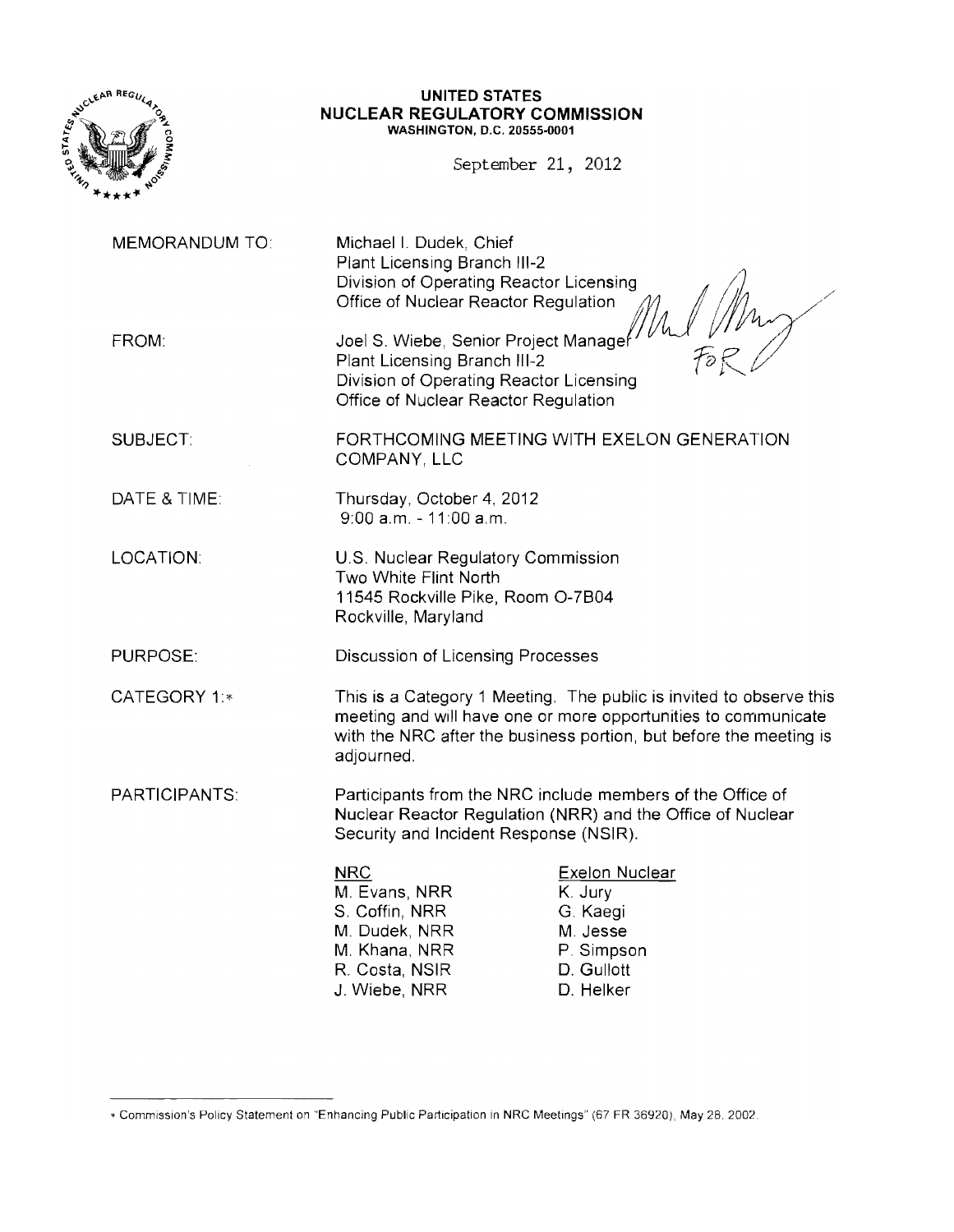| M. Dudek                 | $-2-$                                                                                                                                                                                                                                                                |                                                                                  |  |
|--------------------------|----------------------------------------------------------------------------------------------------------------------------------------------------------------------------------------------------------------------------------------------------------------------|----------------------------------------------------------------------------------|--|
|                          | Interested members of the public can participate in this meeting<br>via a toll-free audio teleconference. Please call one of the<br>meeting contacts listed below before October 3, 2012, 3:00 p.m.<br>(Eastern Time) to get the telephone number and the pass code. |                                                                                  |  |
| <b>MEETING CONTACTS:</b> | Joel Wiebe, NRR<br>301-415-6606                                                                                                                                                                                                                                      | Pete Hernandez, NRR<br>301-415-8319<br>Joel.Wiebe@nrc.gov Pete.Hernandez@nrc.gov |  |

The NRC provides reasonable accommodation to individuals with disabilities where appropriate. If you need a reasonable accommodation to participate in a meeting, or need a meeting notice or a transcript or other information from a meeting in another format (e.g., Braille, large print), please notify the NRC's meeting contact. Determinations on requests for reasonable accommodation will be made on a case-by-case basis.

To receive a summary of this meeting and begin receiving other plant-specific e-mail distributions, you must subscribe to the Operating Reactor Correspondence electronic distribution for this plant via http://www.nrc.gov/public-involve/listserver/plants-by-region.html. Once subscribed, if you wish to discontinue receiving electronic distribution, you may unsubscribe at any time by visiting the same web address above.

Docket Nos. STN 50-456, STN 50-457, STN 50-454, STN 50-455, 50-461, 50-237, 50-249,50-373, 50-374, 50-352, 50-353, 50-219, 50-277,50-278, 50-254, 50-265, and 50-289

Enclosures:

1. Agenda

2. Exelon Presentation (ADAMS Accession No. ML12265A229)

cc w/encl: Listserv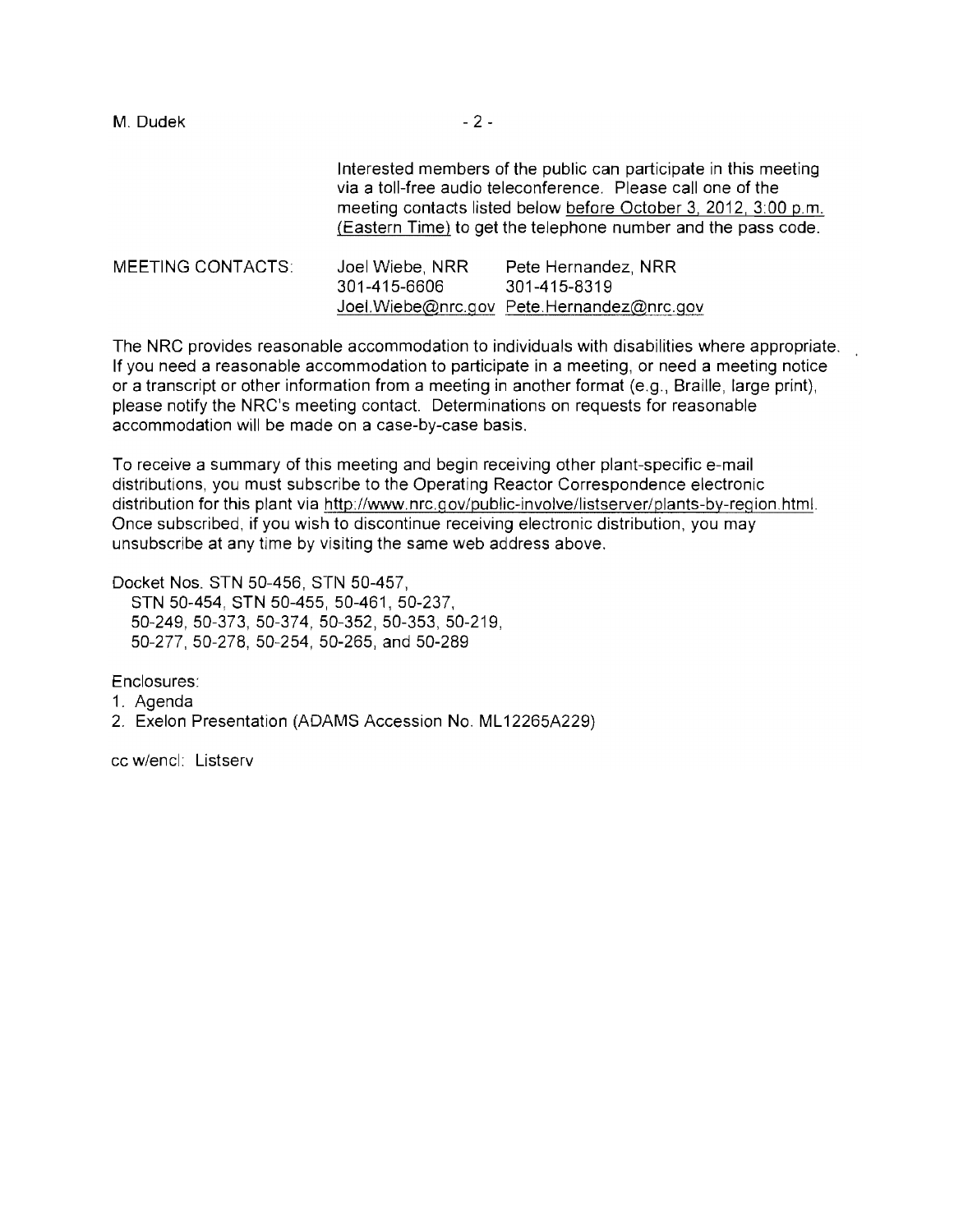# AGENDA

### FORTHCOMING MEETING WITH EXELON NUCLEAR

### Meeting on Thursday, October **4,2012**

# 9:00 a.m, **11** :00 a,m,

- Introductions
- Exelon Nuclear Licensing Organizational Structure
- Planned Multi-Plant Submittals
- Other Licensing Issues / Actions
- NRC Feedback for Exelon
- Public Comments

 $\mathcal{L}$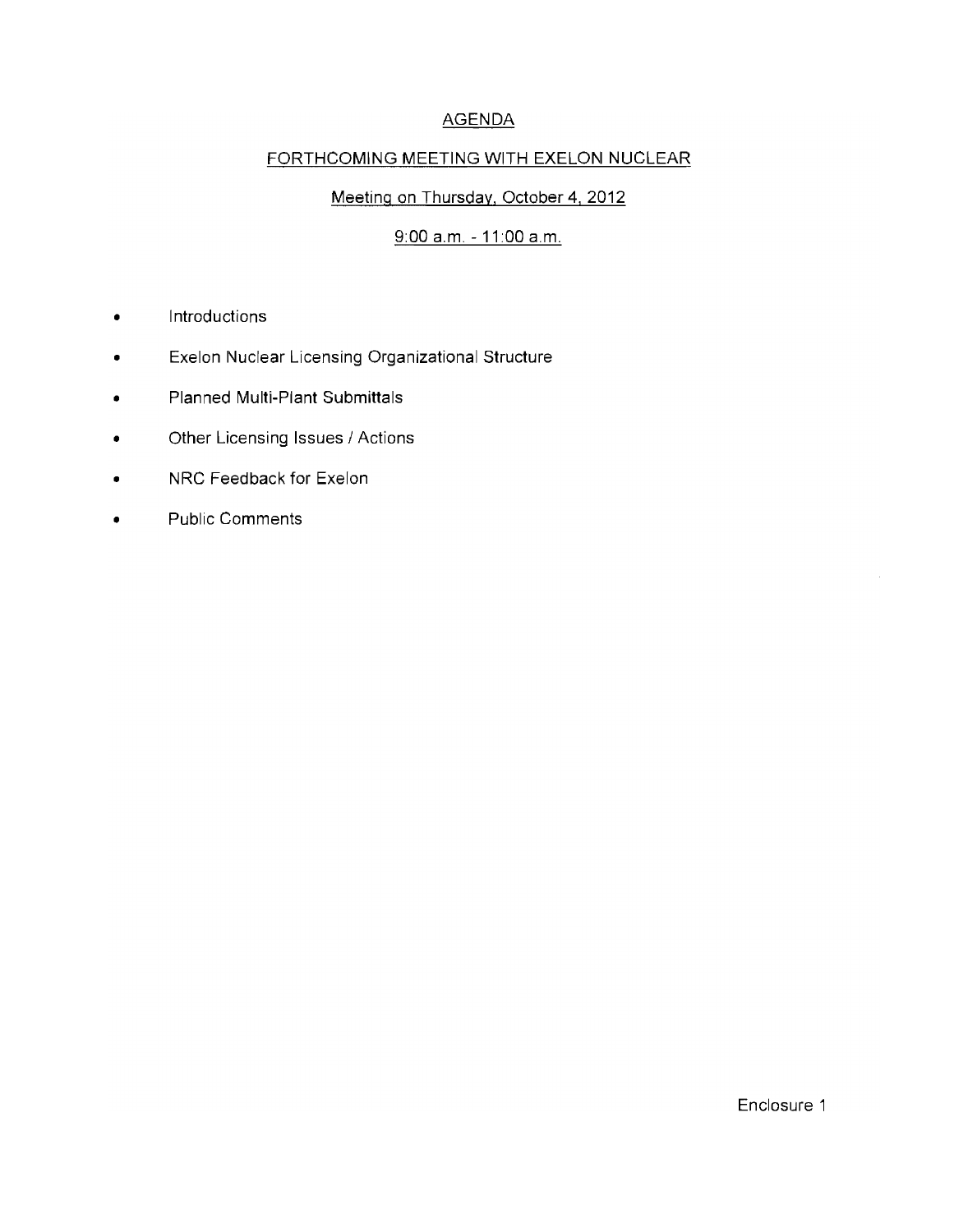# **NRC/Exelon Licensing Counterparts Meeting**

**October 4, 2012** 





Enclosul  $\mathsf{u}$  $\overline{M}$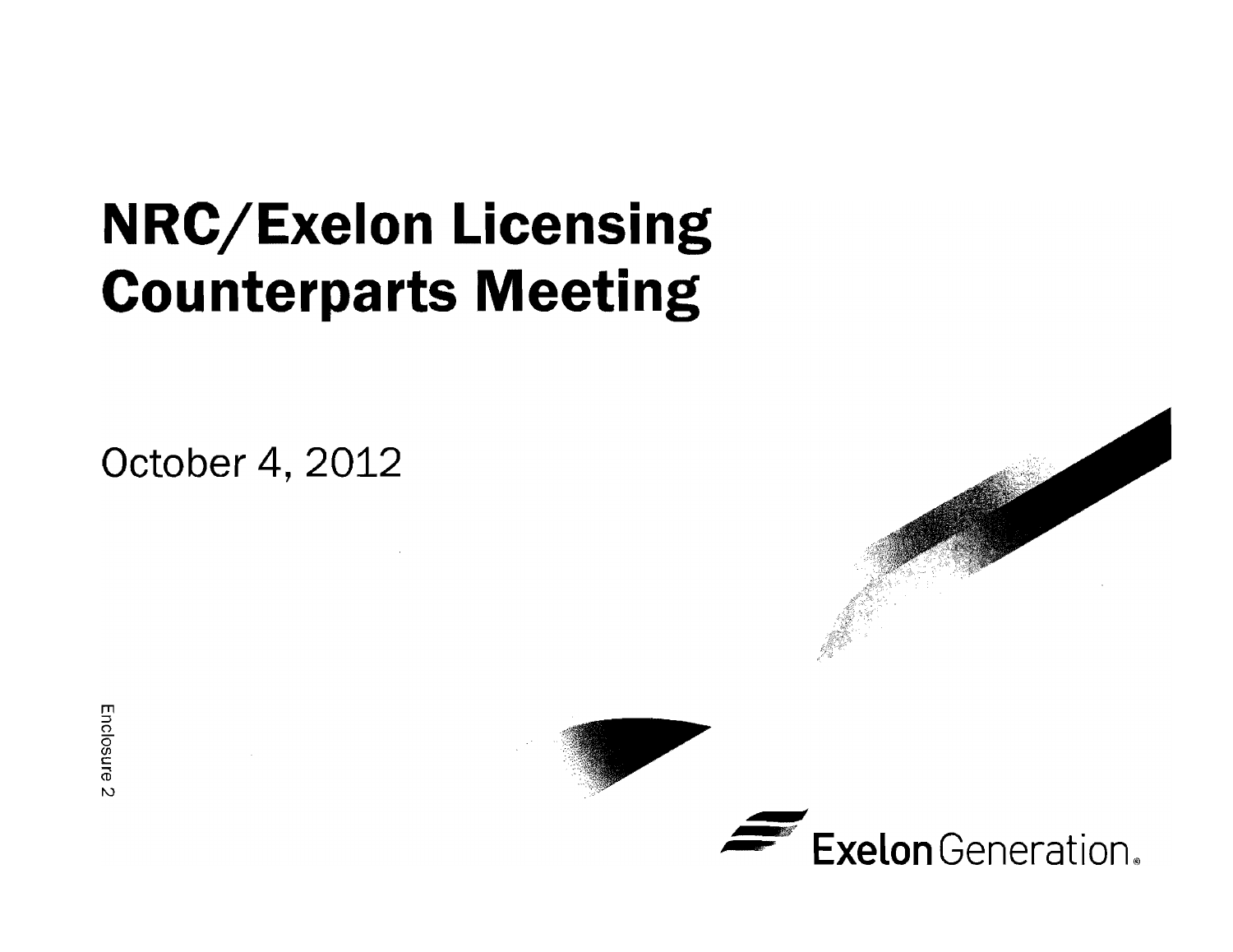# **Agenda**

- Introductions
	- Exelon Nuclear Licensing Organizational Structure
- Licensing Issues Overview
	- Planned Multi-Plant Submittals
	- Other Licensing Issues / Actions
- NRC Feedback for Exelon

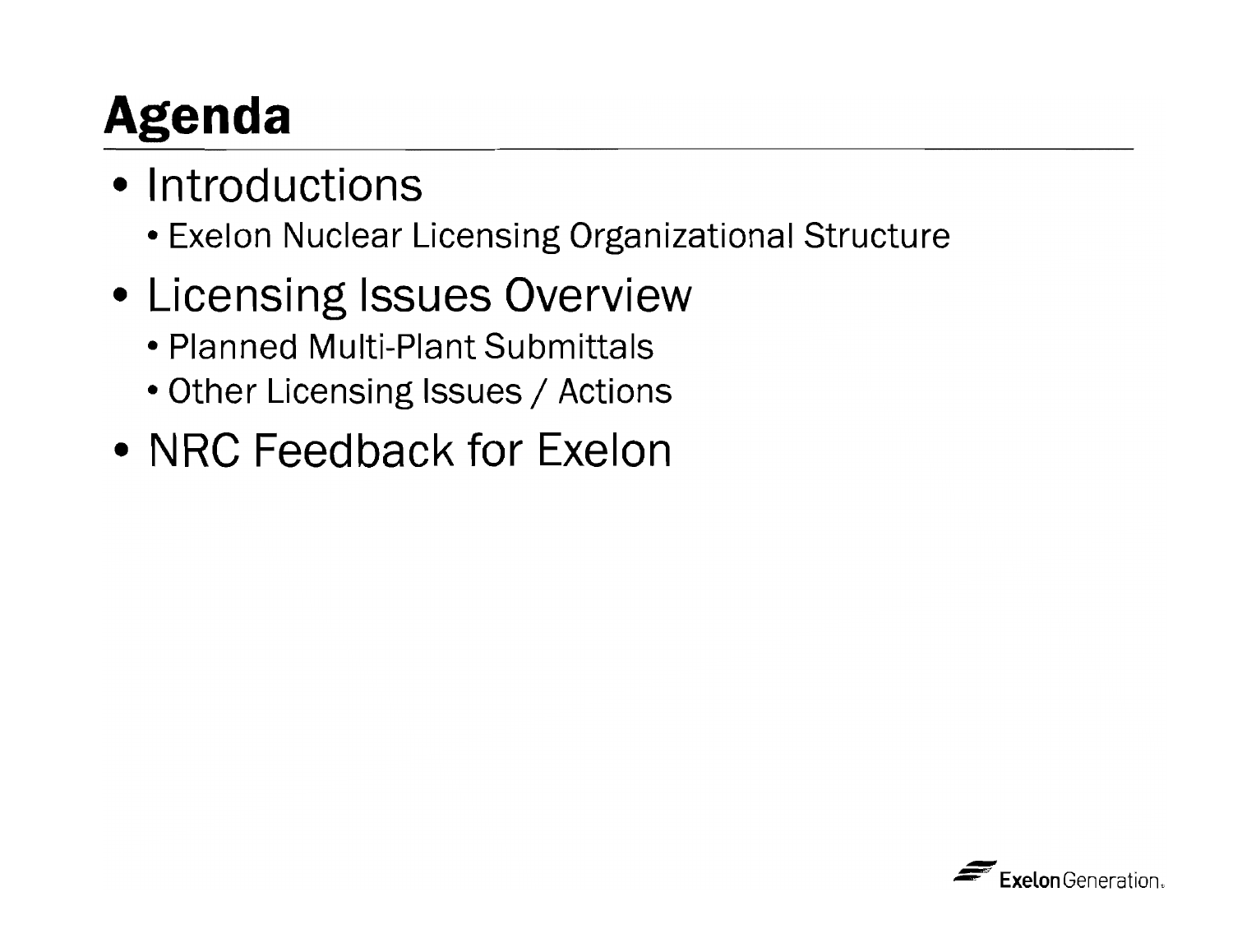# **Exelon Nuclear Licensing Organizational Structure**



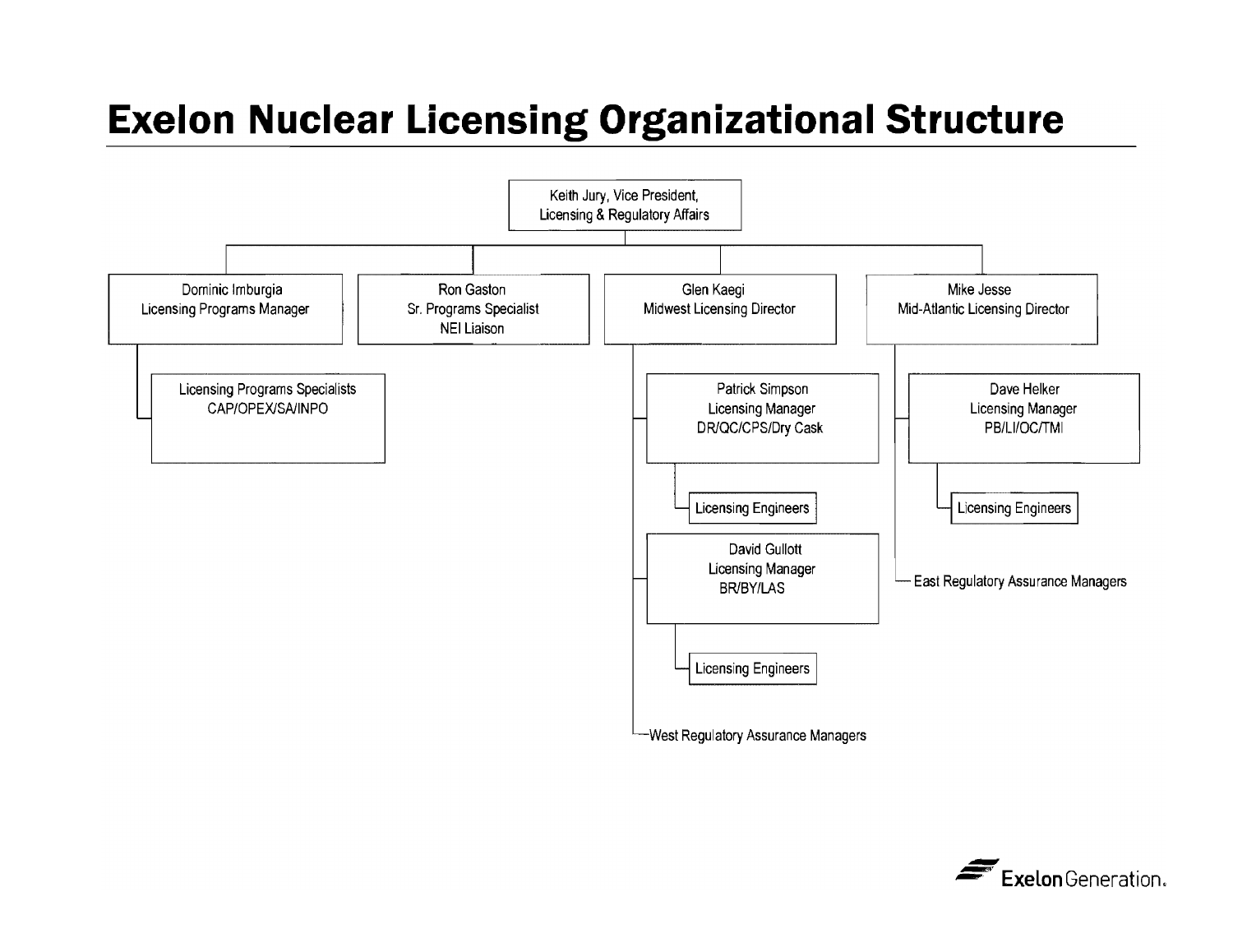# **Licensing Issues Overview**

- Planned Multi-site Submittals
	- TSTF-505, Revision 1 "Provide Risk Informed Completion Times - RITSTF Initiative 48"
	- TSTF-523 "Generic Letter 2008-01, Managing Gas Accumulation"
	- NEI 99-01, Revision 6 "Emergency Action Level Upgrade"

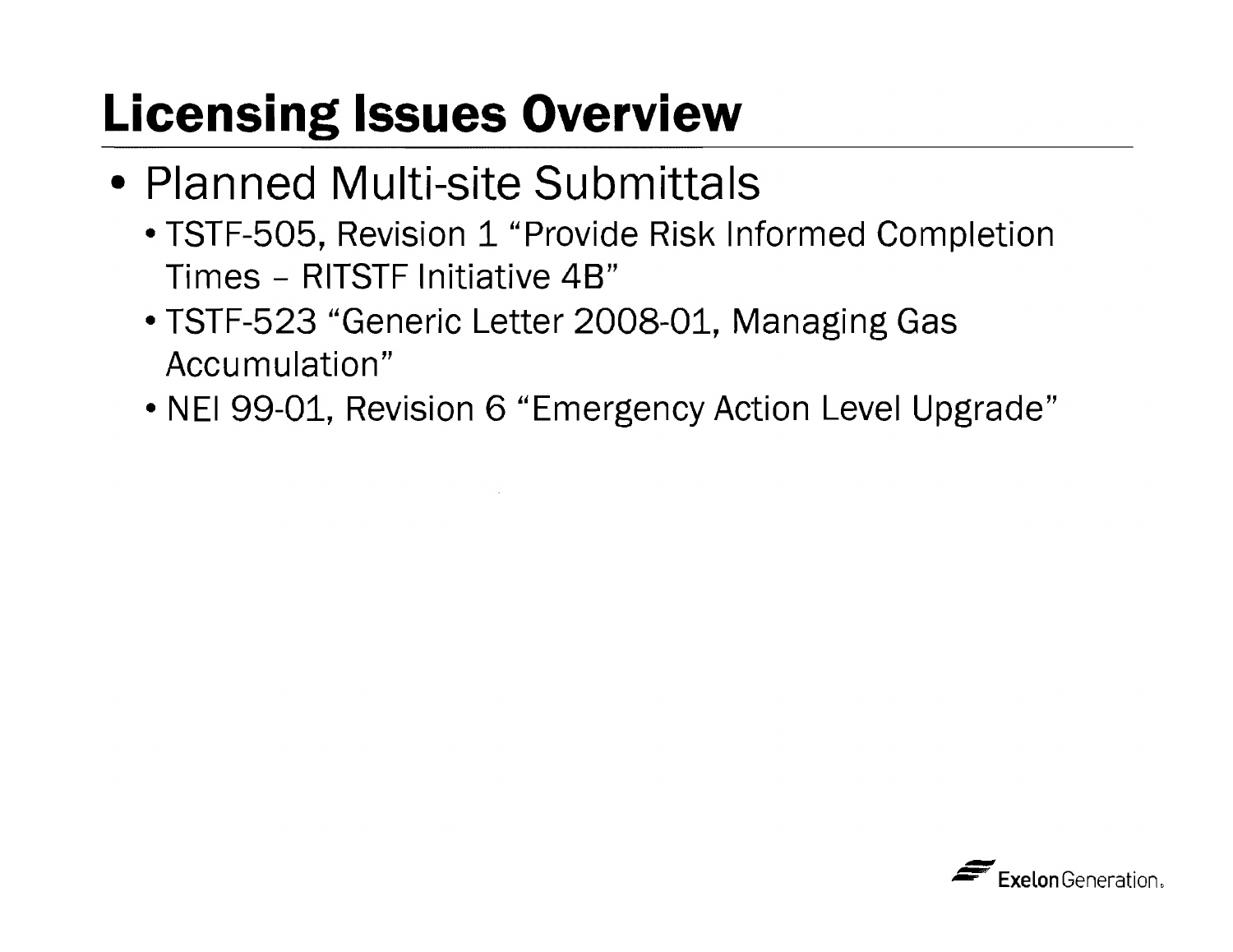# **Licensing Issues Overview (cont.)**

- **Other Licensing Actions** 
	- Safety Limit MCPR submittals
	- Security RAls
- **Other Issues** 
	- TSTF-534 "Reactor Coolant Pressure Boundary Leakage Definition"
	- Feedback on Exelon's Consolidated Licensing Action List
	- Criteria and effectiveness for presubmittal meetings
	- Acceptance review insights
	- Communication protocol

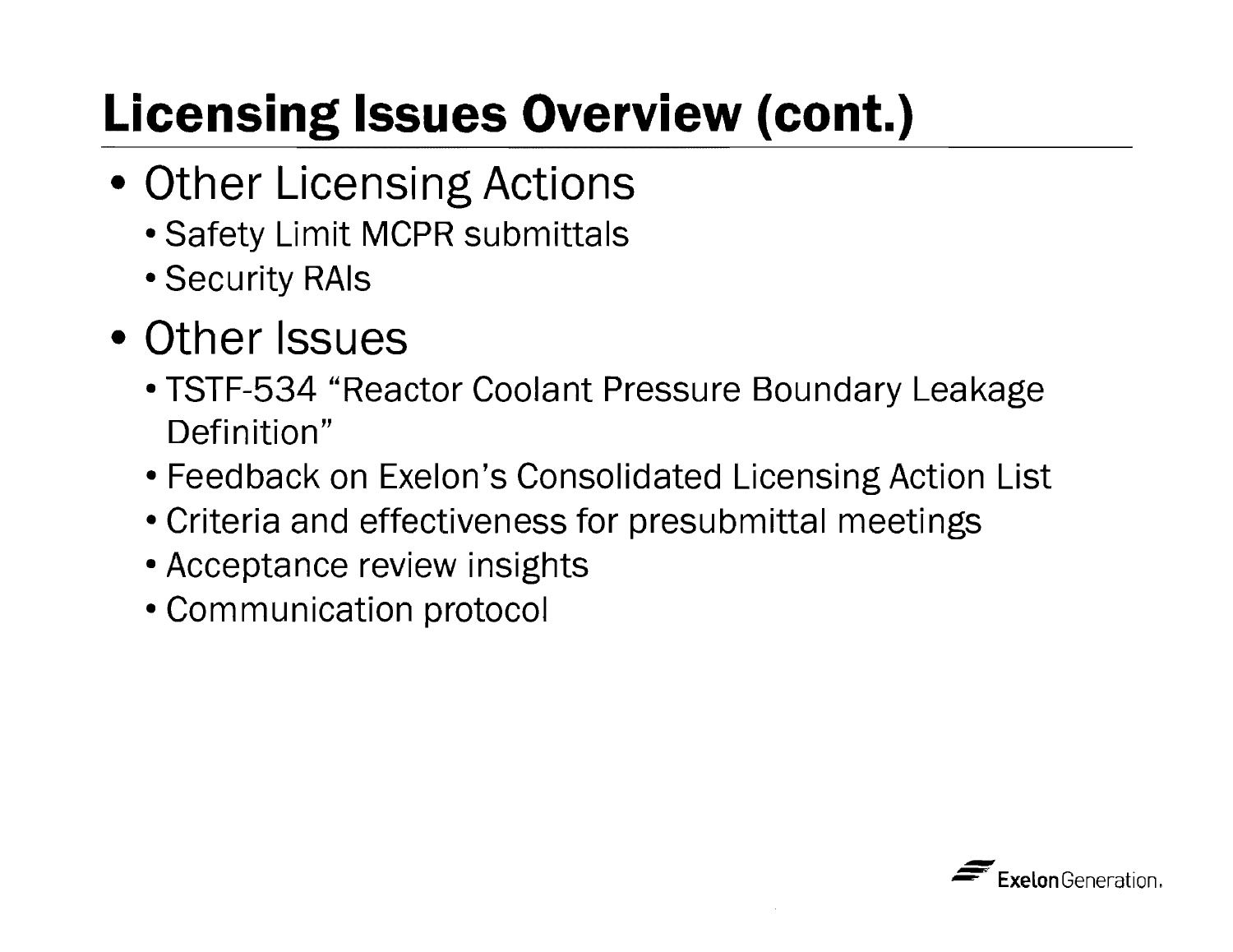# **NRC Feedback**

• NRC Items for Exelon

Exelon Generation.